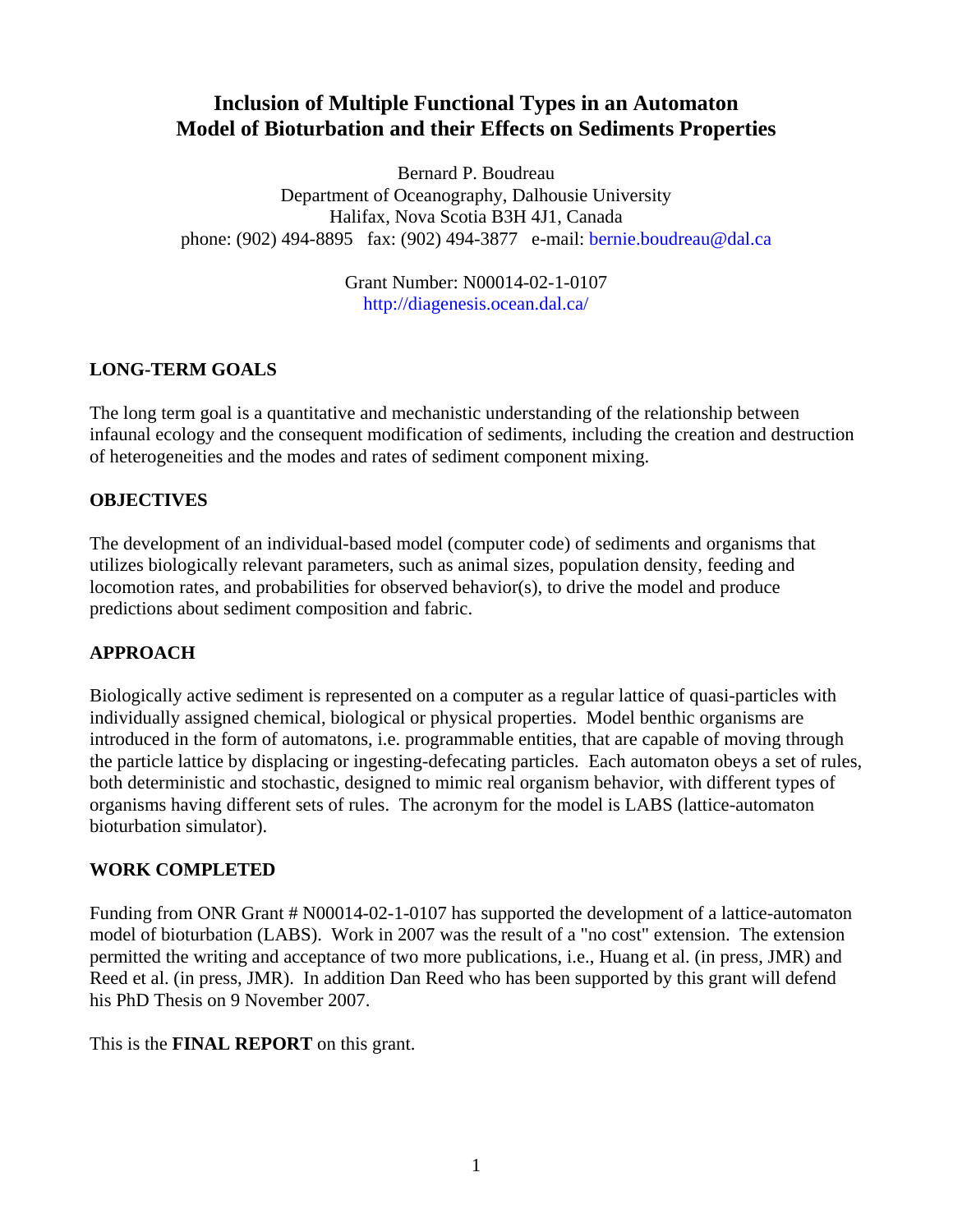| <b>Report Documentation Page</b>                                                                                                                                                                                                                                                                                                                                                                                                                                                                                                                                                                                                                                                                                                                                                                                                                                   |                             |                              |                       | Form Approved<br>OMB No. 0704-0188                 |                           |
|--------------------------------------------------------------------------------------------------------------------------------------------------------------------------------------------------------------------------------------------------------------------------------------------------------------------------------------------------------------------------------------------------------------------------------------------------------------------------------------------------------------------------------------------------------------------------------------------------------------------------------------------------------------------------------------------------------------------------------------------------------------------------------------------------------------------------------------------------------------------|-----------------------------|------------------------------|-----------------------|----------------------------------------------------|---------------------------|
| Public reporting burden for the collection of information is estimated to average 1 hour per response, including the time for reviewing instructions, searching existing data sources, gathering and<br>maintaining the data needed, and completing and reviewing the collection of information. Send comments regarding this burden estimate or any other aspect of this collection of information,<br>including suggestions for reducing this burden, to Washington Headquarters Services, Directorate for Information Operations and Reports, 1215 Jefferson Davis Highway, Suite 1204, Arlington<br>VA 22202-4302. Respondents should be aware that notwithstanding any other provision of law, no person shall be subject to a penalty for failing to comply with a collection of information if it<br>does not display a currently valid OMB control number. |                             |                              |                       |                                                    |                           |
| 1. REPORT DATE<br>2006                                                                                                                                                                                                                                                                                                                                                                                                                                                                                                                                                                                                                                                                                                                                                                                                                                             |                             | 2. REPORT TYPE<br>N/A        |                       | <b>3. DATES COVERED</b>                            |                           |
| <b>4. TITLE AND SUBTITLE</b>                                                                                                                                                                                                                                                                                                                                                                                                                                                                                                                                                                                                                                                                                                                                                                                                                                       |                             |                              |                       | 5a. CONTRACT NUMBER                                |                           |
| <b>Inclusion of Multiple Functional Types in an Automaton Model of</b><br><b>Bioturbation and their Effects on Sediments Properties</b>                                                                                                                                                                                                                                                                                                                                                                                                                                                                                                                                                                                                                                                                                                                            |                             |                              |                       | <b>5b. GRANT NUMBER</b>                            |                           |
|                                                                                                                                                                                                                                                                                                                                                                                                                                                                                                                                                                                                                                                                                                                                                                                                                                                                    |                             |                              |                       | <b>5c. PROGRAM ELEMENT NUMBER</b>                  |                           |
| 6. AUTHOR(S)                                                                                                                                                                                                                                                                                                                                                                                                                                                                                                                                                                                                                                                                                                                                                                                                                                                       |                             |                              |                       | 5d. PROJECT NUMBER                                 |                           |
|                                                                                                                                                                                                                                                                                                                                                                                                                                                                                                                                                                                                                                                                                                                                                                                                                                                                    |                             |                              |                       | 5e. TASK NUMBER                                    |                           |
|                                                                                                                                                                                                                                                                                                                                                                                                                                                                                                                                                                                                                                                                                                                                                                                                                                                                    |                             |                              |                       | <b>5f. WORK UNIT NUMBER</b>                        |                           |
| 7. PERFORMING ORGANIZATION NAME(S) AND ADDRESS(ES)<br>Department of Oceanography, Dalhousie University Halifax, Nova Scotia<br>B3H 4J1, Canada                                                                                                                                                                                                                                                                                                                                                                                                                                                                                                                                                                                                                                                                                                                     |                             |                              |                       | 8. PERFORMING ORGANIZATION<br><b>REPORT NUMBER</b> |                           |
| 9. SPONSORING/MONITORING AGENCY NAME(S) AND ADDRESS(ES)                                                                                                                                                                                                                                                                                                                                                                                                                                                                                                                                                                                                                                                                                                                                                                                                            |                             |                              |                       | 10. SPONSOR/MONITOR'S ACRONYM(S)                   |                           |
|                                                                                                                                                                                                                                                                                                                                                                                                                                                                                                                                                                                                                                                                                                                                                                                                                                                                    |                             |                              |                       | 11. SPONSOR/MONITOR'S REPORT<br>NUMBER(S)          |                           |
| 12. DISTRIBUTION/AVAILABILITY STATEMENT<br>Approved for public release, distribution unlimited                                                                                                                                                                                                                                                                                                                                                                                                                                                                                                                                                                                                                                                                                                                                                                     |                             |                              |                       |                                                    |                           |
| <b>13. SUPPLEMENTARY NOTES</b><br>The original document contains color images.                                                                                                                                                                                                                                                                                                                                                                                                                                                                                                                                                                                                                                                                                                                                                                                     |                             |                              |                       |                                                    |                           |
| 14. ABSTRACT                                                                                                                                                                                                                                                                                                                                                                                                                                                                                                                                                                                                                                                                                                                                                                                                                                                       |                             |                              |                       |                                                    |                           |
| <b>15. SUBJECT TERMS</b>                                                                                                                                                                                                                                                                                                                                                                                                                                                                                                                                                                                                                                                                                                                                                                                                                                           |                             |                              |                       |                                                    |                           |
| 16. SECURITY CLASSIFICATION OF:<br>17. LIMITATION OF                                                                                                                                                                                                                                                                                                                                                                                                                                                                                                                                                                                                                                                                                                                                                                                                               |                             |                              |                       | 18. NUMBER                                         | 19a. NAME OF              |
| a. REPORT<br>unclassified                                                                                                                                                                                                                                                                                                                                                                                                                                                                                                                                                                                                                                                                                                                                                                                                                                          | b. ABSTRACT<br>unclassified | c. THIS PAGE<br>unclassified | <b>ABSTRACT</b><br>UU | OF PAGES<br>5                                      | <b>RESPONSIBLE PERSON</b> |

**Standard Form 298 (Rev. 8-98)**<br>Prescribed by ANSI Std Z39-18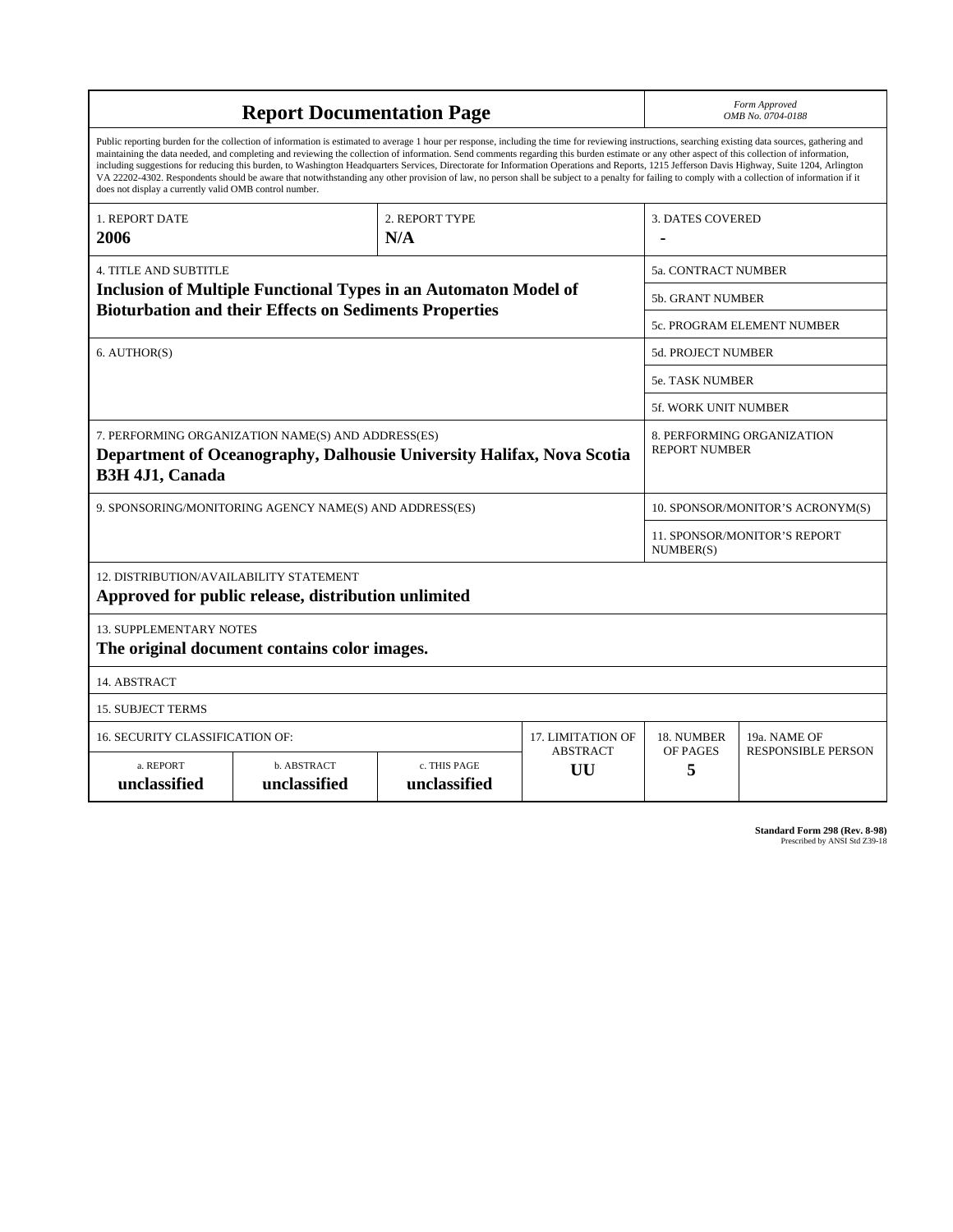#### **SCIENTIFIC RESULTS**

*1) LABS-based results.* The end of ONR support terminates the development of the ecology in the LABS model. However, the model includes small deposit feeders (Fig. 1A), two types of head-down deposit feeders (Fig. 1B,C), and fiddler crabs (Fig. 1D).

The data generated by LABS is already having an important influence on our understanding of bioturbation. Bioturbation is extremely difficult to study because measurements of mixing rates and effects are difficult and time-consumming to make in real sediments and the medium is opaque to visual observation. LABS can generate synthetic data sets of tracers, porosity, etc., distributions in mixed sediments, where we have complete knowledge of the modes and rates of biological actions *a priori*. The data sets can then be analyzed with traditional models of bioturbation (biodiffusion, nonlocal, etc.) to determine if the traditional models adequately parameterize and characterize the actual mixing.

As an example of the application of this method, we have shown that the supposed faster mixing of shorter-lived tracers in sediments, termed "age-dependent mixing" by C.R. Smith et al. (1993, Geochimica et Cosmochimica Acta), can result from a failure of the assumptions behind the diffusion model when applied to the short-lived isotopes, and not a biological effect.

Similarly, using transient steady tracers in LABS, we have been able to show that the mixing coefficient values calculated from the evolving tracer distibution falls as a function of time, see Fig. 2, and reaches the true value calculated from total particle tracking only after 150 days (for the chosen experiental conditions). This finding is broadly true for a wide set of environmental conditions and is again related to misuse of the biodiffusion model. Because these result awill severely impact the use of the diffusion model to describe short-lived isotopes in sediments, we are developing, in collaboration with F. Meysman, a new different way to parametrize mixing of short-lived tracers - see the submitted paper Meysman et al. (submitted-a, JMR).

Using the lattice-automaton model, we have also simulate the effects of fiddler crabs on the distribution of excess <sup>210</sup>Pb in marsh sediments. Three modes of bioturbation were identified and investigated: (1) *removal-and-fill*, where material is excavated to the sediment-water interface and burrows are subsequently filled by surface material when abandoned, (2) *removal-and-collapse*, where the infilling occurs by collapse of the burrow walls, and (3) *partial-compaction-and-collapse*, where part of the excavated sediment is packed into the burrow wall and abandoned burrows subsequently collapse. These various mixing modes lead to somewhat different laterally-integrated  $^{210}Pb_{ex}$  profiles, which are also influenced by burrowing frequency, burrow dimensions, fraction of surface material replaced by new sediment (regeneration), and the fraction of material compacted during burial.

Using parameters from a previous study of  $^{210}Pb_{ex}$  in a South Carolina marsh, we found that data from low marsh sites are best predicted by the partial-compaction-and-collapse process, which is consistent with the observation that burrow casts indicate far more material is excavated than is deposited as pellets on the sediment-water interface. The profile from the high marsh site is best simulated by removal-and-fill mixing with 50% regeneration of material at the sediment-water interface; this is consistent with less frequent flooding at this site.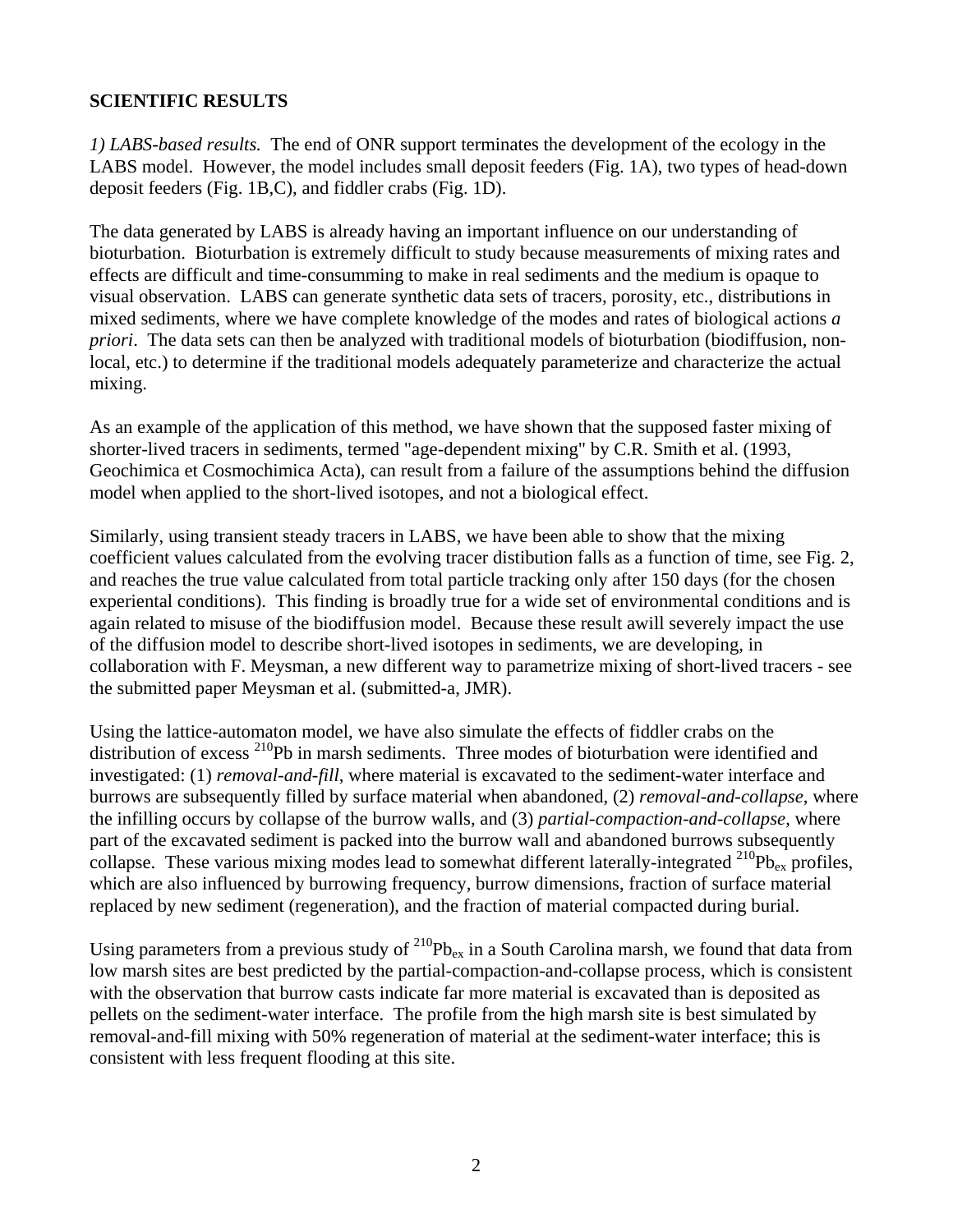

*Figure 1. "Screen shots" of different types of benthic organims found in LABS. Diagram A – simple small deposit feeders, similar to capatelids. Diagram B – head-down deposit feeders with sideways feeding. Diagram C – purely vertical head-down deposit feeders. Diagram C – fiddler crab (burrow-and-fill mixing).* 



*Figure 2. The mixing coefficient, Db, derived using the standard biodiffusion model applied to a transient tracer (Reed et al.,2006). The temporal trend in the black dots is again due to violation of the assumptions inherent to the diffusion model. The dashed line is the actual*  $D_B$  *from total particle tracking in LABS.*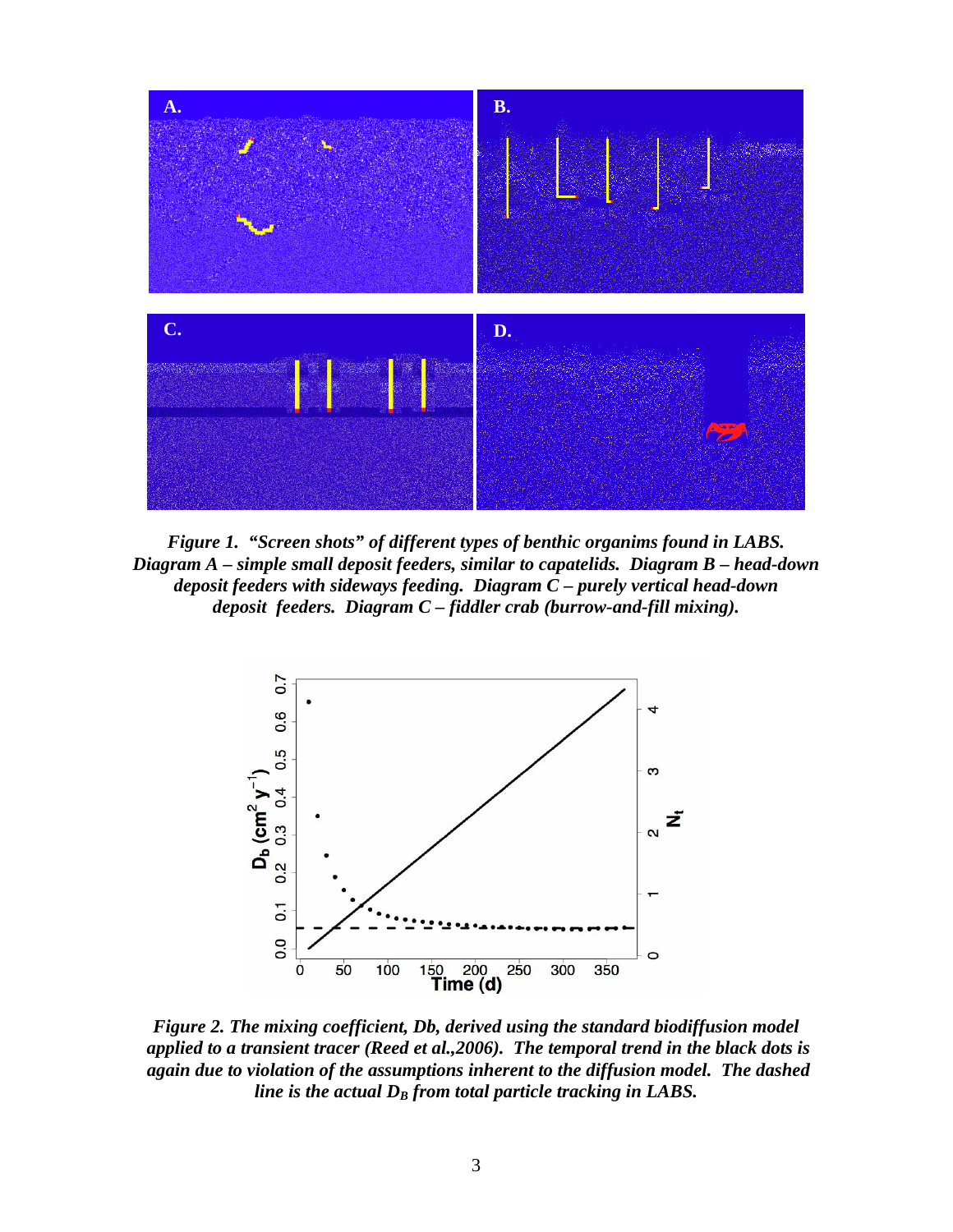We have also calculated the exchange function for each of these mixing modes and show that they are highly asymmetric, indicating that the mixing is not diffusive. Only in the case of partial-compactionand-collapse does the exchange function approach a diffusive form when the excavation rate decreases, i.e., the probability of compaction increases.

### 2) *Deterministic Modelling Results.*

As noted above, we are working on a stochastic method of modelling transient and short-lived tracers. This has resulted in two submitted papers, i.e., Meysman et al. (submitted-a, JMR) and (submitted - b, GCA).

## **IMPACT/APPLICATIONS**

Our results will prove to be highly significant to understanding of contaminant movement in sediments and to acoustic seafloor imaging, i.e., studies of heterogeneity.

## **RELATED PROJECTS**

We have worked in collaboration with Peter Jumars (Univ. Maine), and his PhD student Kelley Dorgan, who are measuring animal locomotion rates and modes of movement. Their results are used as inputs into our model.

## **PUBLICATIONS (Cumulative)**

- Boudreau, B.P., Choi, J. and François-Carcaillet, F. (2001) Diffusion in a lattice-automaton model of bioturbation by small deposit feeders. Journal of Marine Research 59, 749-768. [refereed, published]
- Choi, J., François-Carcaillet, F. and Boudreau, B.P. (2002) Lattice-automaton bioturbation simulator (LABS): Implementation for small deposit feeders. Computers and Geosciences 28, 213-222. [refereed, published]
- Meysman, F.J.R., Boudreau, B.P., and Middelburg, J.J. (2003) Relations between local, non-local, discrete and continuous models of bioturbation. Journal of Marine Research 61, 391-410. [refereed, published]
- Boudreau, B.P. (2003) Mixing Models, in *Encyclopedia of Sedimentology* (G. Middleton, ed.), pp. 450-451. Elsevier. [refereed, published]
- Boudreau, B.P. (2004) What controls the mixed-layer depth in deep-sea sediments? The importance of POC flux - Comment. Limnol. Oceanogr. v. 49, 620-622. [refereed, published]
- Boudreau, B.P. (2005) Modelling mixing and diagenesis, in Kristensen, E., Kostka, J., and Haese, R.H., eds., *Macro- and Microorganisms in Marine Sediment*, AGU Series "Coastal and Estuarine Studies" v. 60, 323-340. [refereed, published]